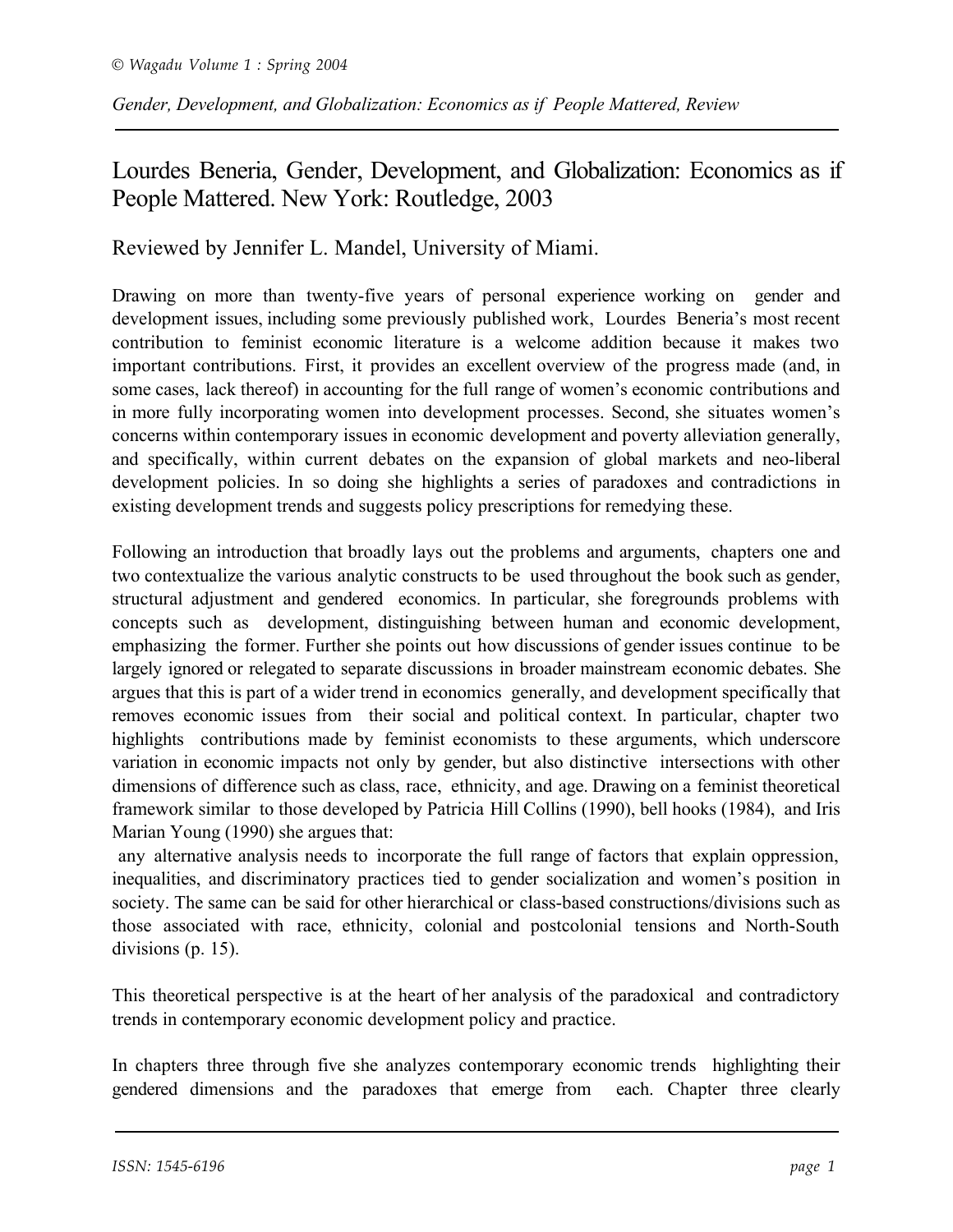demonstrates that globalization, understood here specifically as global market expansion, is not some new phenomenon and that "the links to the market have historically been different for men and women with consequences for their preferences, choices, and behavior" (p. 74). Specifically, she highlights feminist economic literature that reveals motivations other than self-interest in people's choices and behaviors, including altruism, caring, and fairness. While these are largely associated with women, Beneria argues that they are, in fact, historically and culturally constituted, which is another shortcoming to Western oriented approaches to development economics. She further argues that it is critical to appreciate alternative motivations to better understand the consequences of the increasing feminization of the global labor force. Taken together chapters three and four illustrate one of the principal paradoxes detailed in this volume. Specifically, while women are increasingly engaged in paid labor in both the service and manufacturing sectors -- increasing their autonomy and independence in many geographical settings-- there is a concomitant growth in the feminization of poverty.

These trends are related to the precarious and informal nature of many of the employment opportunities women have found in the new global economy. Moreover, Beneria stresses the importance of not over-generalizing, particularly since gains for women in some parts of the world (the North), have contributed to the losses for other women in the global south. No where is this more evident than in the changes in domestic labor. As Western women are increasingly working outside their homes, they are hiring women from so-called developing countries to take up their care-taking activities. This trend has facilitated more fully accounting for all of women's work as it becomes increasingly remunerated, but simultaneously has raised questions about how the well-being of families and communities is measured. This returns us to one of the fundamental questions posed in chapter one regarding the definition of development.

In chapter six Beneria suggests a number of policy remedies for the problems highlighted throughout the book, with specific attention to the paradoxes and contradictions emerging in current economic trends. The most basic of these is redefining development to more fully account for human well-being. This entails situating economic analysis in social and political contexts and appreciating geographic, temporal, and social differences within and between countries. In so doing we would engage in economics "as if people mattered" putting global processes at the service of human-beings. In her usual insightful way, Beneria thus brings together deep theoretical understanding with cogent empirical analysis to produce practical policy prescriptions.

## References

Collins, Patricia Hill 1990. Black Feminist Thought: Knowledge, Consciousness, and the Politics of Empowerment. New York and London: Routledge.

hooks, bell 1984. Feminist Theory from Margin to Center. Boston: Southend Press.